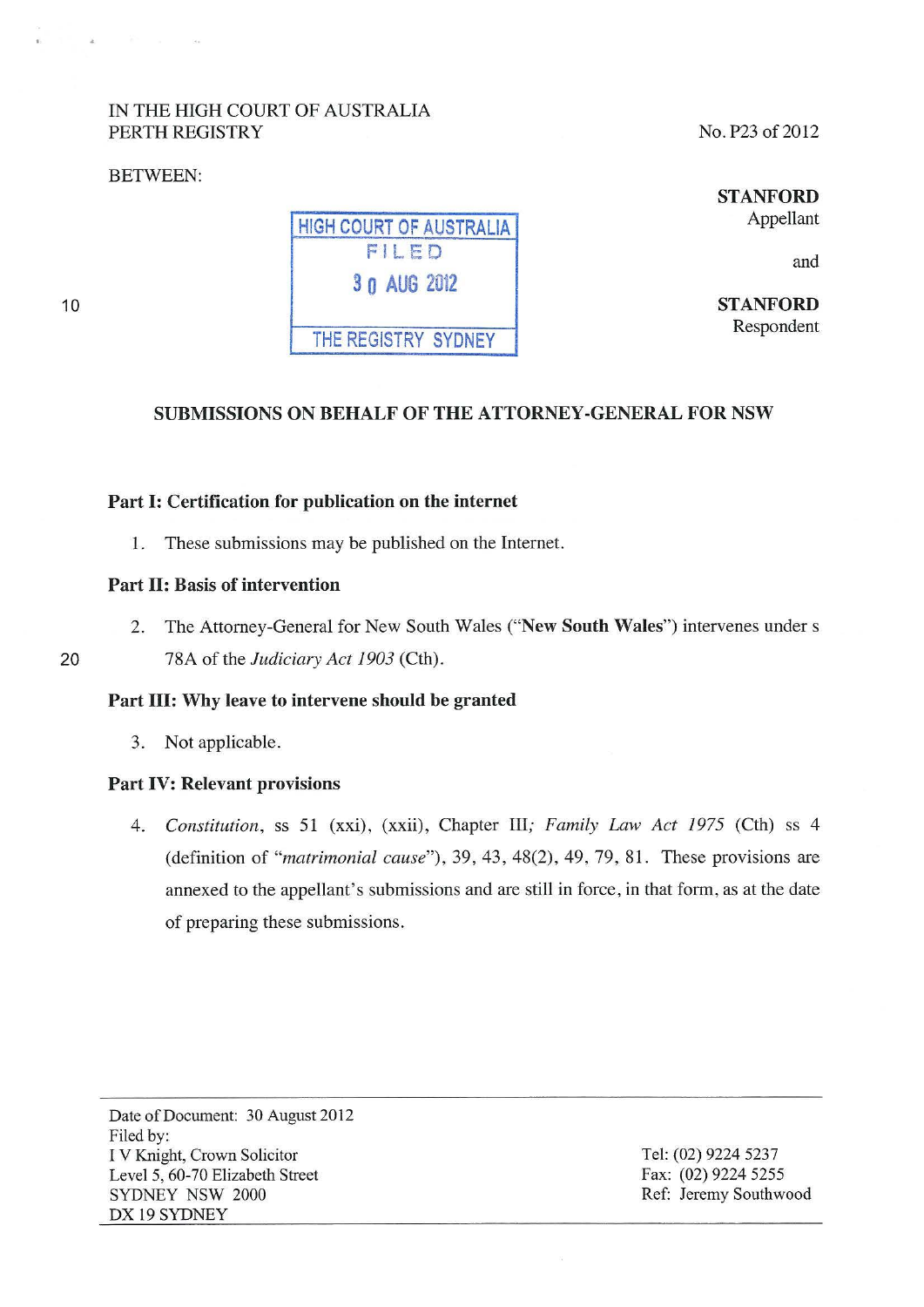#### **Part V: Submissions**

Summary

- 5. In relation to the constitutional issues set out in both the Appellant's current notice under s 78B of the *Judiciary Act 1903* (Cth), and the proposed amended notice of appeal, in summary New South Wales contends that:
	- (a) there is evidently a *"matter"* under the Constitution as well as a *"matrimonial cause"* under definition (ca)(i) in s 4 of the *Family Law Act 1975* (Cth) **("the Act")** notwithstanding the proceedings begun between the husband and the wife were taken or continued by their respective case guardian or legal personal representative;
	- (b) that matrimonial cause is one *"arising out of the marital relationship"* as so defined;
	- (c) while it remains *"obvious that the section [ie* s *79 of the Act] must be read down" (Dougherty v Dougherty* (1997) 163 CLR 278 at 285.8) to remain within constitutional limits (whether that is ss  $51(xxi)$ , or  $(xxii)$  of the *Constitution*), the validity of s 79(8) itself is established as being within those limits; and
	- (d) an orthodox construction of s 79 in this appeal *"so that it is consistent with the language and purpose of all the provisions of the statute" (Project Blue Sky v Australian Broadcasting Authority* (1998) 194 CLR 355 at [69]) (and, in particular, s 81) makes it unnecessary to resolve here any question as to the scope of the marriage power.

The proceedings, when originally instituted, constituted a "*matrimonial cause*" and a 'matter'

- 6. Section 39 of the Act relevantly provides:
	- (a) that, subject to Part V of the Act, certain *"matrimonial cause[s]" "may be instituted under [the] Act in a Court of summary jurisdiction of a State or Territory":* s 39(2); and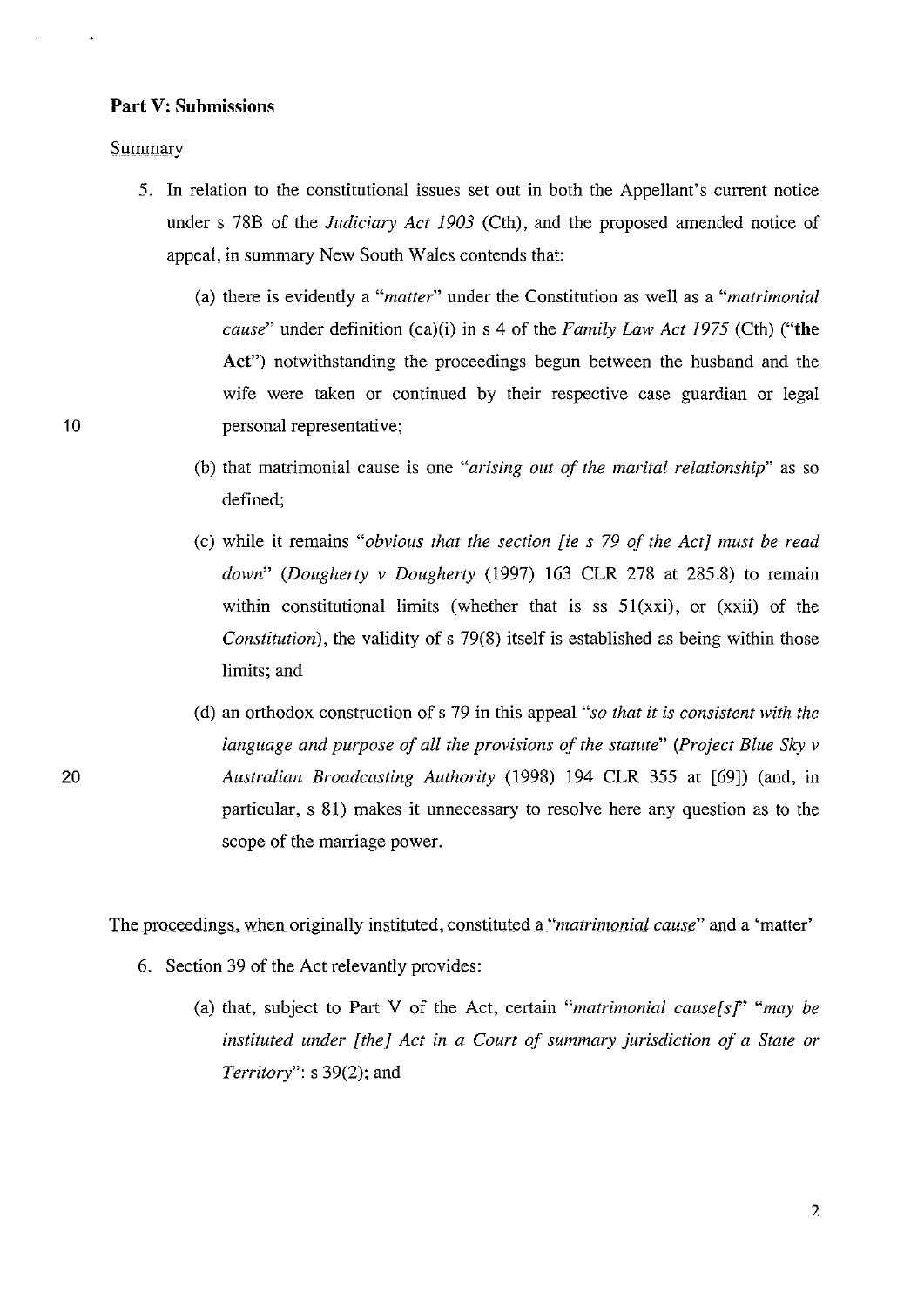- (b) that, subject to Part V of the Act and to  $s$  111A (maintenance obligations with New Zealand) *"each court of summary jurisdiction of each State is invested with federal jurisdiction"* with respect to those *"matrimonial cause[s]":* s 39(6).
- 7. *"[M]atrimonial cause"* is defined by s 4 of the Act. Relevantly for present purposes, *"matrimonial cause"* is defined to include:

( ca) proceedings between the parties to a marriage with respect to the property of the parties to the marriage or either of them being proceedings:

(i) arising out of the marital relationship;

(ii) in relation to concurrent, pending or completed divorce or validity of marriage proceedings between those parties; or

(iii) in relation to [certain divorces, annulments and legal separations effected overseas].

- 8. The appellant appears to contend (see, eg, the appellant's proposed further amended notice of appeal ("NoA") at [2(b)]) that there was no "*matrimonial cause*" as defined because, in substance, there was no dispute between the husband and wife relating to property, and the s 78B notice suggests that there was, accordingly, no *"matter".*
- 9. That contention mischaracterises the nature of the proceedings before the Magistrates Court of Western Australia. Those proceedings were commenced on behalf of the wife against the husband and sought orders under s 79 of the Act regarding the property of the husband and in favour of the wife. The fact that, as a matter of procedure, the proceedings were instituted by a case guardian on behalf of the wife does not affect the fact that, as a matter of substance, the proceedings were commenced on behalf of the wife against the husband.
- 10. It follows that the proceeding before the Magistrates Court fell within the chapeau of paragraph (ca) of the definition of *"matrimonial cause"* as being *"proceedings between the parties to a marriage"* of the identified kind. The institution of that matrimonial cause gave rise to a *"matter"* under a law of the Commonwealth: *Hooper v Hooper* (1955) 91 CLR 529 at 536.
- 11. The wording of that chapeau to the present paragraph (ca) of the definition of *"matrimonial cause"* is relevantly identical to the wording considered in *Russell v Russell* (1976) 134 CLR 495, namely *"proceedings with respect to* ... *the property of the parties to a marriage or of either of them".*

20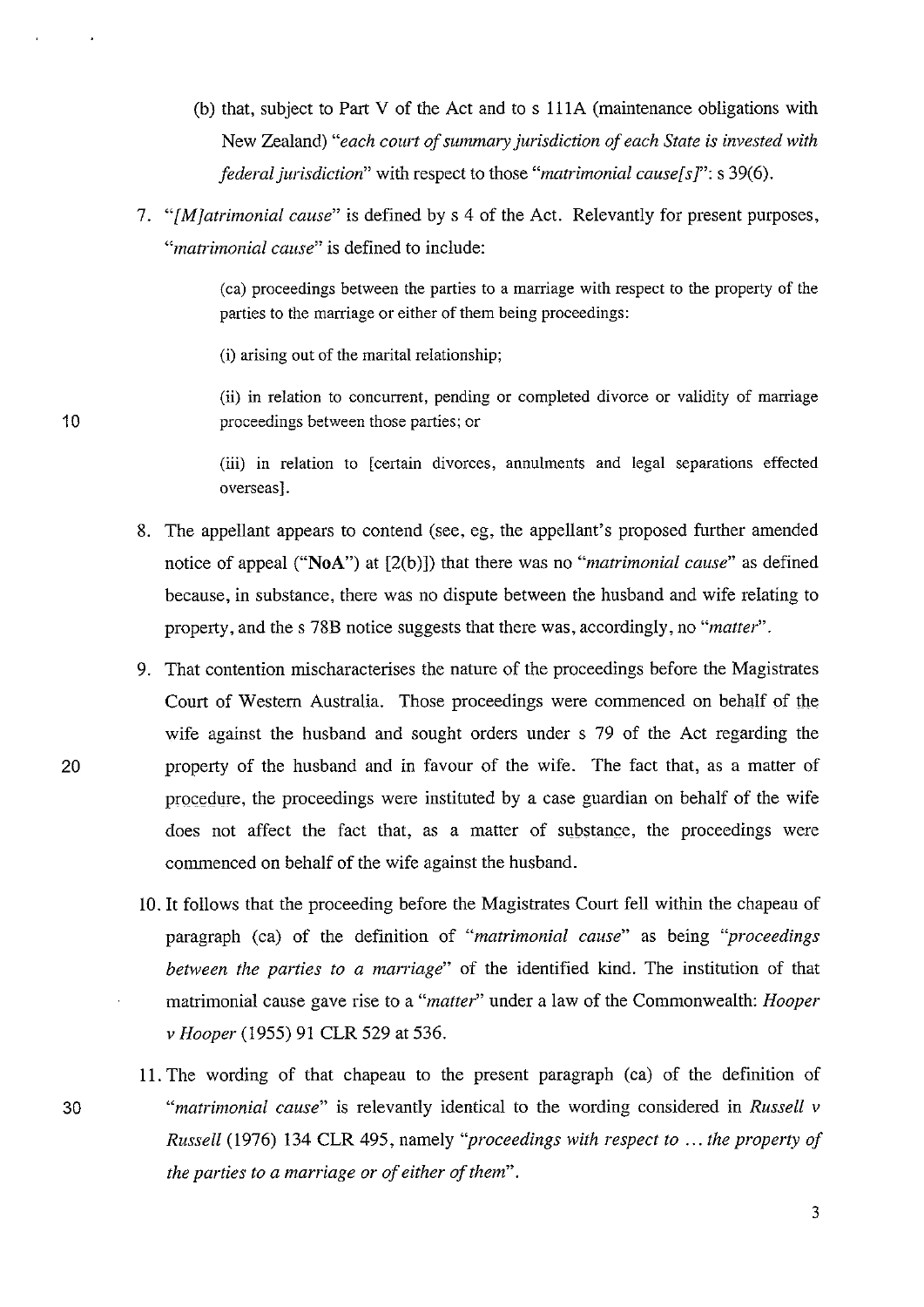- 12. In *Russell v Russell,* a majority of this Court held that the then current wording of the definition of *"matrimonial cause"* was invalid insofar as it purported to confer jurisdiction with respect to property matters not ancillary to a proceeding for divorce or for nullity of marriage.
- 13. As Mason and Deane JJ later explained in *Fisher v Fisher* (1986) 161 CLR 439 at 451.8 (emphasis added):

The problem with par.  $(c)(ii)$  of the definition of "matrimonial cause", as it then stood, was that it referred to proceedings with respect to the property of the parties to a marriage or either of them, without any limitation of any kind.

- 10 14. The Act has since been amended to add the limitations in subparagraphs (ca) (i), (ii) and (iii) of the definition.
	- 15. The limitation which is relevant for present purposes appears in subparagraph (i): proceedings *"arising out of the marital relationship".*
	- 16. It is clear from the wording of that subparagraph and by contrasting it with the wording of subparagraphs (ii) and (iii) (divorce, validity of marriage and annulment) that subparagraph (i) is intended to generally confer jurisdiction with respect to marital property settlement proceedings, subject only to a requirement that those proceedings are capable of being seen as *"arising out of'* the marital relationship (as opposed to, for example, arising solely from contract, tort, equity or the law of partnership: see, *eg,Dougherty v Dougherty* (1987) 163 CLR 278 at 286.7).
	- 17. This construction appears to be consistent with the relevant second reading speech (attached to the Attorney General for Western Australia's **("Western Australia")**  submissions at 21) in which it was noted (at  $1704 \text{ col } 2.4$ ) that the insertion of the now current wording would (emphasis added):

enable proceedings to be brought by parties to a marriage in relation to property of the parties at any **time** where the proceedings arise out of the material relationship.

18. In this way, New South Wales does not contend that the jurisdiction conferred by the Act is limited to circumstances which can be described as *"marital breakdown"* but (for the reasons discussed below) submits that the existence or otherwise of a *"marital breakdown"* is a matter which bears significance when considering whether and how that jurisdiction should be exercised.

20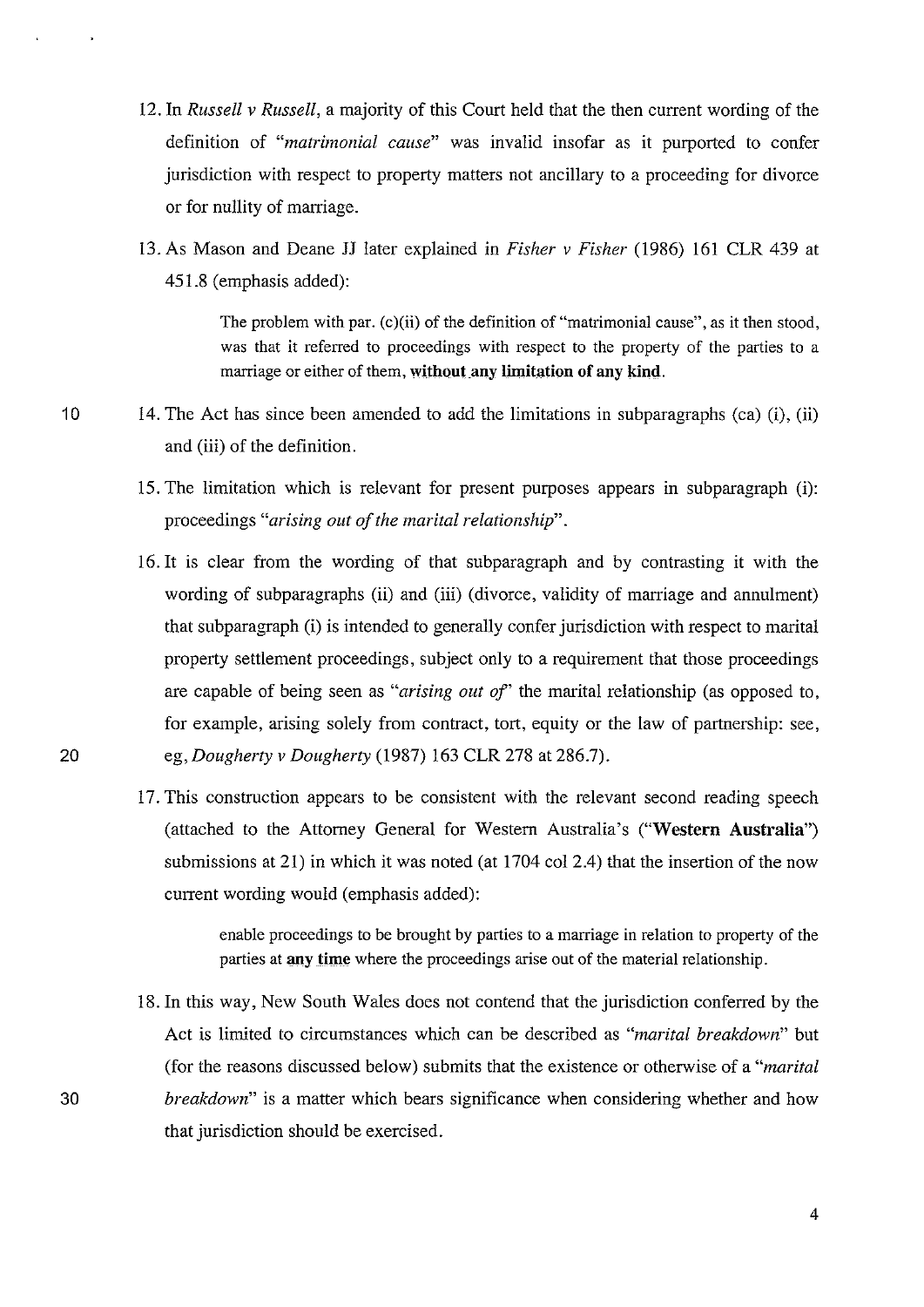- 19. Viewed in this manner, on the authorities, the conferral of such jurisdiction is supported by s 5l(xxi) of the Constitution: see, eg, *ReF; Ex parte F* (1986) 161 CLR 376 at 389.5-390.8.
- 20. For the purposes of determining the present appeal, it is unnecessary to consider the broader question of what kinds of disputes between the parties to a marriage might be regarded as falling within the description of *"proceedings* ... *arising out of the marital relationship"* or what kinds of disputes between parties to a marriage might be regarded as being supportable by the operation of  $s 51(xxi)$  of the Constitution.
- 21. For example, it is presently unnecessary to determine whether the summary of the kinds of claims which might fall beyond the subparagraph (ca)(i) in *Dougherty v Dougherty* (1987) 163 CLR 278 at 286.6 *("[c]laims grounded solely in contract or tort or equity or otherwise arising by reason of a relationship, e.g. of partnership,*  where the marriage relationship is purely coincidental") is an exhaustive statement of the kinds of claims which would fall beyond the scope of that subparagraph and/or beyond the scope of the power of the Commonwealth Parliament to make laws with respect to marriage.

10

30

Section 79 empowers courts to make orders in circumstances of physical but not legal separation but only in circumstances where the court considers it appropriate for the financial 20 relationships between the parties to the marriage to be finally determined

- 22. If the Magistrates Court of Western Australia had jurisdiction to entertain the proceedings commenced on behalf of the wife, the next question is whether, in the exercise of that jurisdiction, the courts below had the power to make the orders they made (or purported to make) under s 79 of the Act in circumstances where the parties to the marriage were physically separated but not legally separated (at least in the sense referred to in ss 48(2) and 49 of the Act).
- 23. In *Dougherty v Dougherty* (1997) 163 CLR 278 at 285.8, Mason CJ, Wilson and Dawson JJ made the following observation regarding s 79 of the Act:
	- It may be said of s. 79 ... that it is obvious that the section must be read down. It purports to confer a wide discretionary power to vary the legal interests in any property of the parties to a marriage or either of them but with no reference at all to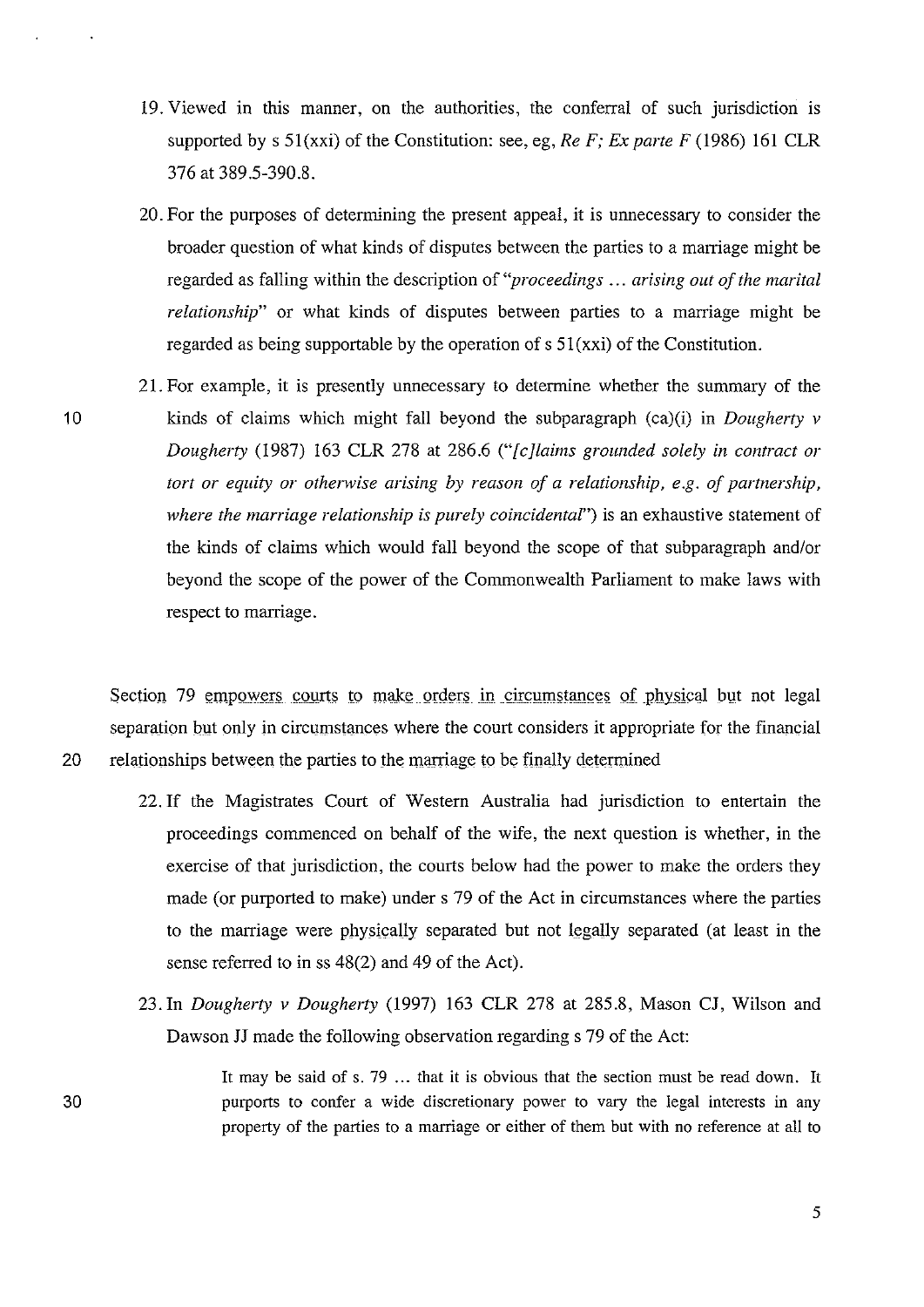the criteria by which a permissible claim to the exercise of the power may be identified.

24. Equally, as Gummow, Hayne, Heydon and Kiefel JJ said in *Gypsy Jokers Motor Cycle Club Inc v Commissioner of Police* (2008) 234 CLR 532 at 553 [11]:

> The first step in the making of that assessment of the validity of any given law is one of statutory construction.

- 25. The statutory context in which s 79 appears includes (as the appellant correctly notes (eg at [35]) and the Commonwealth accepts at [46.1]) the general mandate ins 43 of the Act that, in the exercise of jurisdiction under the Act, courts shall *"have regard to*  ... *the need to preserve and protect the institution of marriage* ... ".
- 26. Importantly, the relevant statutory context also includes s 81 of the Act. That section provides as follows (emphasis added):

In proceedings under this Part [VIII], other than proceedings under section 78 [declaration of interests in property] or proceedings with respect to maintenance payable during the subsistence of a marriage, the court shall as far as practicable, make such orders as will **finally determine** the financial relationships between the parties to the marriage and avoid further proceedings between them.

- 27. In this way, the evident purpose of s 79 of the Act (which is in Part VIII) is, in appropriate circumstances, to effect (as far as practicable) a final determimttion of the financial relationships between the parties to a marriage. That purpose is confirmed by the scheme of the Act generally including ss 79(1B), (!C), (5) and 79A all of which contemplate that making an order under s 79 is a serious and, subject to adjournment, a final course. Equally, once an order is made under s 79, the power of the court to make such an order is *"exhausted''* so that there is no power to make a further s 79 order in subsequent proceedings between the same parties: *Mullane v Mullane* (1983) 158 CLR 436 at 440.5-440.8,443.9-441.1.
	- 28. It would be inconsistent with the statutory purpose and previous interpretation of s 79 to construe that section as if it provided the Family Court and other courts with jurisdiction under the Act as general courts of appeal with respect to property related disputes which might arise from time to time within *"happily married''* couples (cf WA's submissions at [57]).
- 29. Rather, the correct view is that s 79 is ordinarily only exercisable where a marital relationship has come to an end such as where divorce proceedings are pending,

10

30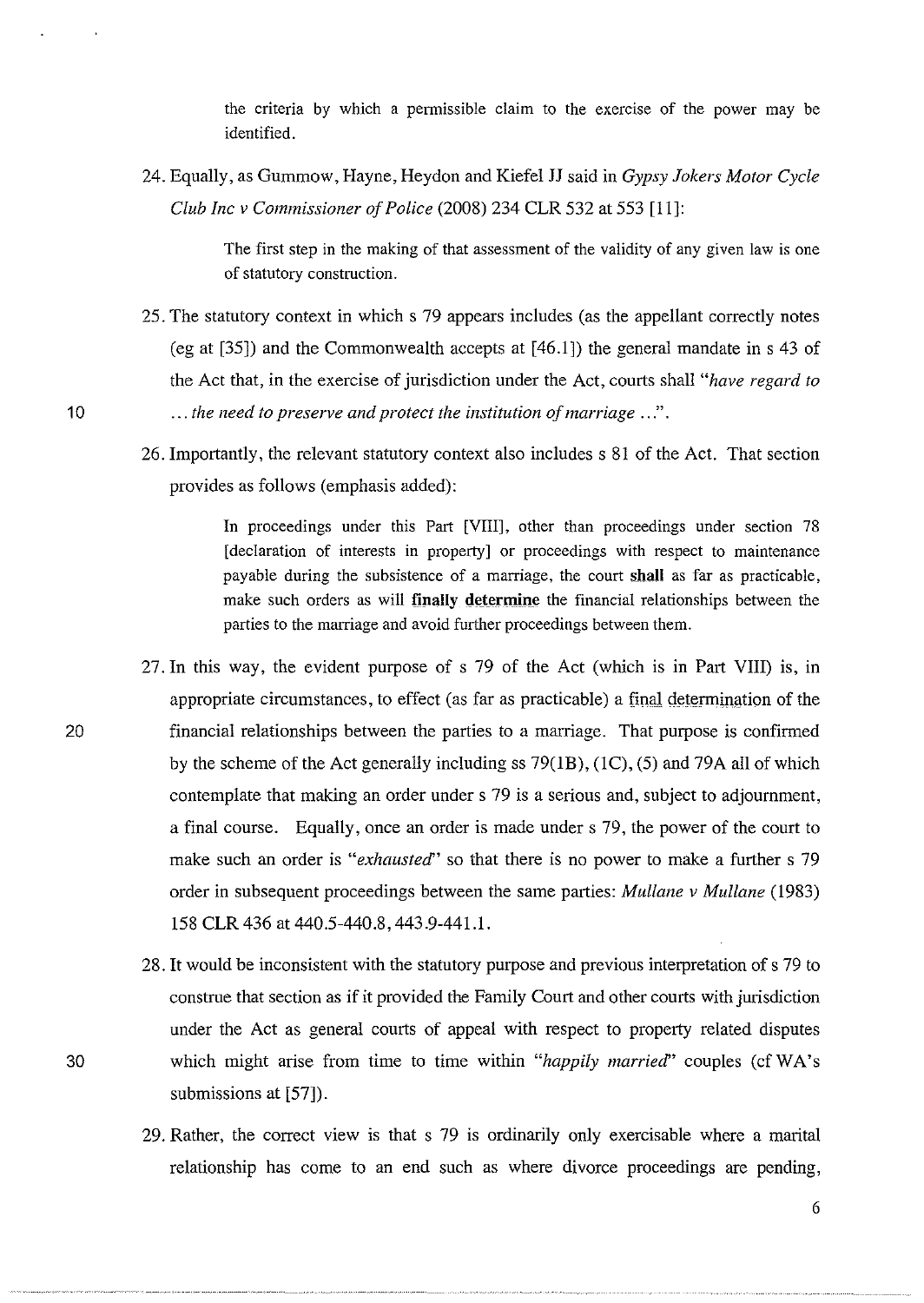completed or contemplated, or where the parties are legally separated in circumstances where it is appropriate for the parties' financial relationships to be finally determined before divorce proceedings have been completed.

30. Observations to similar effect were made by Mason and Deane JJ in *Fisher v Fisher*  (1986) 161 CLR 438 at 453.5:

> For present purposes what is important is that s. 79 authorizes the making of curial orders altering interests in property with a view to finally determining the financial relationship between them: s 81. Orders so made are to endure beyond the termination of the marriage relationship; indeed, they are generally made after that relationship has ended.

- 31. But there may be circumstances in which it may be appropriate for the financial relationships between the parties to a marriage to be finally determined even though the legal relationship has not (or is not anticipated to) come to an end.
- 32. Those circumstances will be unusual or even exceptional in light of, for example, the scheme of the Act which contemplates that a valid marriage will remain on foot until the irretrievable breakdown of the marriage evidenced by twelve months legal separation (s 48 of the Act), and the requirement in s 43(1) of the Act for courts to have regard to *"the need to preserve and protect the institution of marriage".*
- 33. Thus, while it may be accepted that a power is conferred by s 79 to finally determine the financial relationships, arising out of the marital relationship, of parties to a marriage who are physically but not legally separated, mere physical separation will not (without more) ordinarily be enough to justify the exercise of a power under s 79.
- 34. As Kay J (in dissent) observed in *Sterling and Sterling* [2000] FAMCA 1150 (FamCAFC) at [23] (paragraph break added):

The attributes of a "normal married life" can still exist even though parties are physically separated in circumstance sometimes within their control and sometimes beyond their control.

Scientists spend years in isolation in Antarctica. Sailors spend months at sea. Prisoners spend years in gaol. Some persons are kidnapped and held as hostage. Some are prohibited from travel due to immigration restrictions or economic circumstances. Yet many of those parties would no doubt still consider that their marriages are subsisting. The attributes of normality in those married relationships have to be measured by different standards to the attributes where the parties are free and able to spend time with each other but chose to go separate ways.

10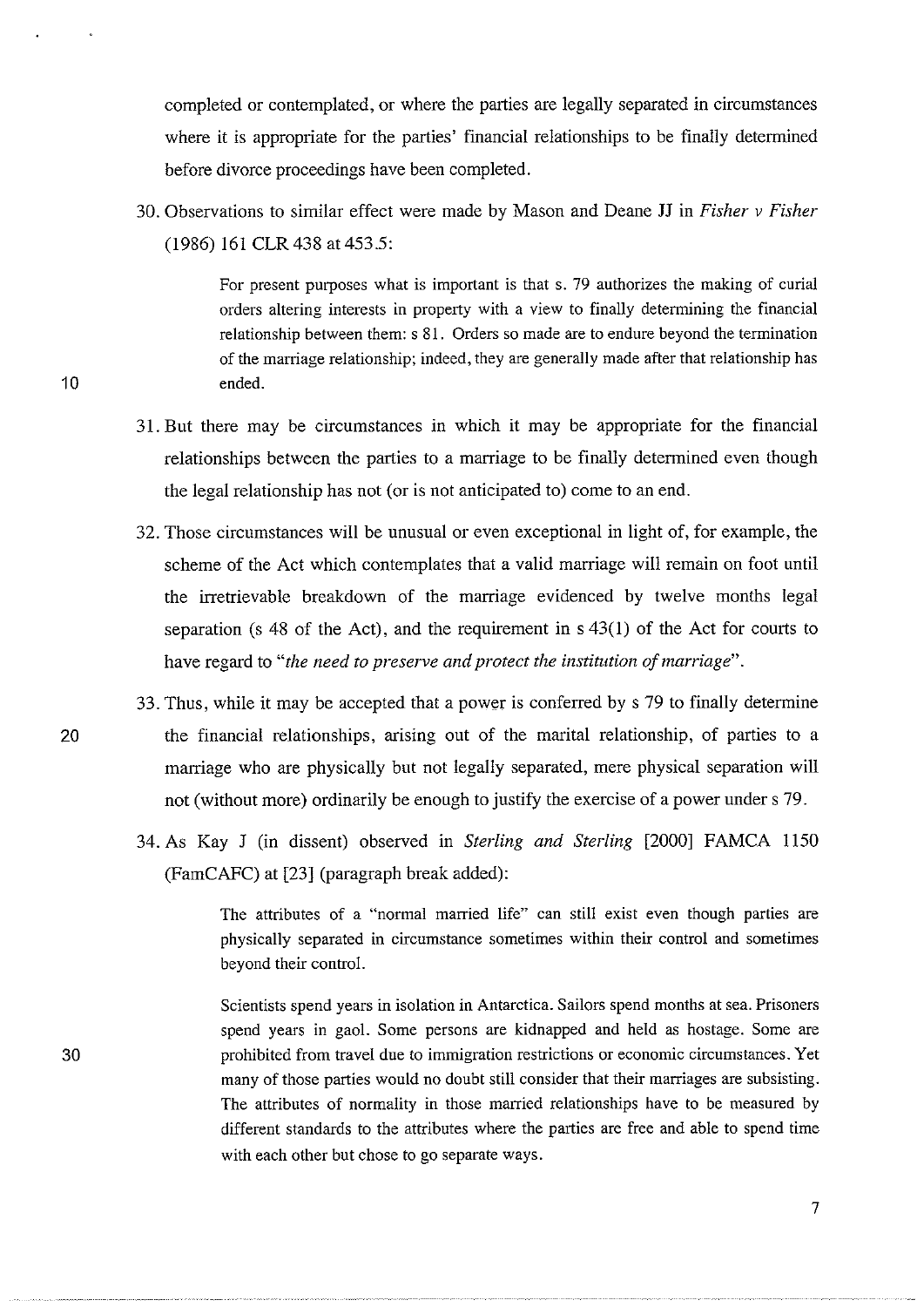35. Consistent with this, and as Hayne J observed in argument on the successful special leave application in *Sterling v Sterling* ([2001] HCATrans 445), the existing Family Court authorities supporting the existence of power to make orders in case of physical separation (including the decisions below in the present matter) should not be permitted to:

> take on a life of its own where it is enough to demonstrate physical separation, ergo property division ...

36. Rather, s 79 should be understood as conferring power to finally determine the financial relationships between the parties to a marriage, but only where doing so is appropriate in the circumstances of the particular case, which cases can be expected to be unusual, even rare.

The Full Family Court continued to have power to determine the proceedings after the wife's death

- 37. The above analysis (insofar as it is relevant to questions of jurisdiction and power) is not affected by the fact that the wife died before final orders were made in the Full Family Court.
- 38. Subsection 79(8) of the Act permits property settlement proceedings which have not been completed when a party to a marriage dies to be continued by or against the legal personal representative of the deceased party.
- 39. Pursuant to s 79(8)(b) of the Act, orders can be made with respect to property provided that court is of the opinion *"that it would have made an order with respect to property* if *the deceased party had not diecf'* and that *"it* is *still appropriate to make an order with respect to property".*
- 40. Justices Mason and Deane summarised the effect of s 79(8) in *Fisher v Fisher* (1986) 161 CLR 438 at 452 (paragraph break added):

Once it is accepted that the marriage power extends to a law conferring jurisdiction to hear and determine proceedings between the parties to a marriage with respect to their property or that of either of them, being proceedings arising out of the marital relationship, it is obvious that the power also extends to a law enabling such proceedings, when uncompleted, to be continued by or against the legal personal representative of a party who dies after they have been commenced.

20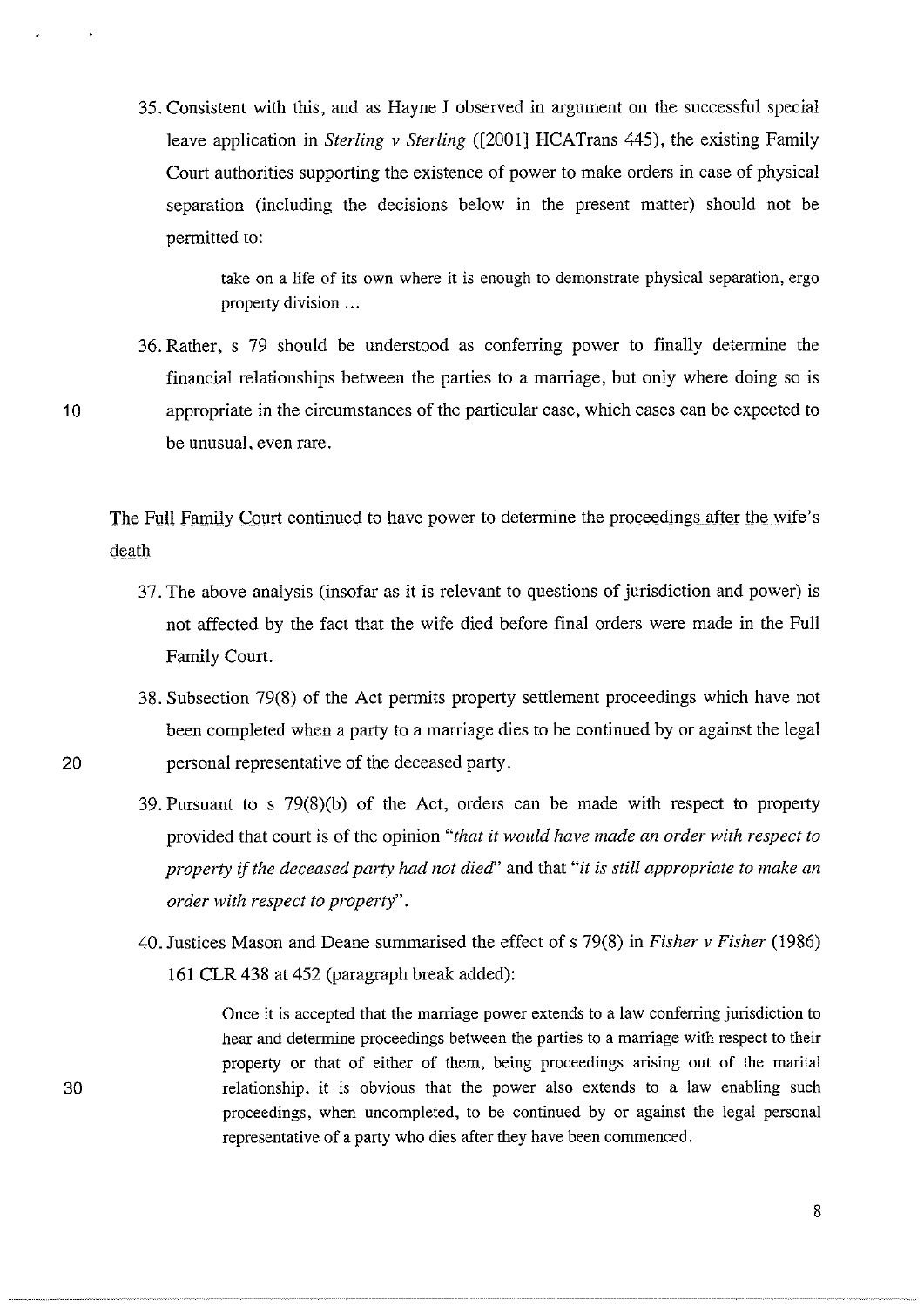Such a law, enabling the proceedings to be so continued and authorizing the court, by virtue of s. 79(8)(b) and (c), to make an effective order in those proceedings, is necessarily a valid exercise of the marriage power.

It might have been possible to reach a different conclusion if the continuation of the proceedings by or against the legal personal representative in some way or another had endowed the proceedings or their subject-matter with a different character so that it could be said that they did not arise out of the relationship of marriage.

- 41. Consistent with those observations, the appellant notes (at [89]) that s 79(8) is *"well within constitutional power"* but goes on to contend that, in exercising that power, the Full Family Court *"transgressed the statutory limits of that provision, as construed by reference to the constitutional power under s 51(xxi)".*
- 42. The alleged transgression appears to be a suggestion that, on the death of the wife, the proceedings became, in substance, inheritance proceedings rather than proceedings regarding a matrimonial cause with the result that there was no power for the Full Family Court to make the orders that it made under s 79(8) of the Act or otherwise continue to determine the matter in respect of which it was previously seized: see, eg, NoA at [4], particular (iii).
- 43. However, that approach does not correctly characterise what occurred when the wife died.
- 44. Despite the wife's death, the proceedings continued to be proceedings to create and 20 enforce the wife's rights (if any) under the Act: see, eg, *Fisher v Fisher* (1986) 161 CLR 438 at 453.9 where Mason and Deane JJ note that s 79 performs *"a dual function by creating and enforcing rights in one blow".* 
	- 45. Although the wife's potential rights under the Act effectively devolved to her estate on her death, the proceedings remained proceedings to vindicate those rights (if any). In this regard, it is *"immaterial that a person other than a party to the marriage may benefit from an order ... ": Fisher v Fisher* (1986) 161 CLR 438 at 454.2.
	- 46. Thus, while (as s 79(8)(b)(ii) itself recognises), the wife's death was plainly relevant to the question of what orders (if any) should have been made, the death did not (subject to s 79(8) itself) affect the power to make such orders for the benefit of the wife's estate.